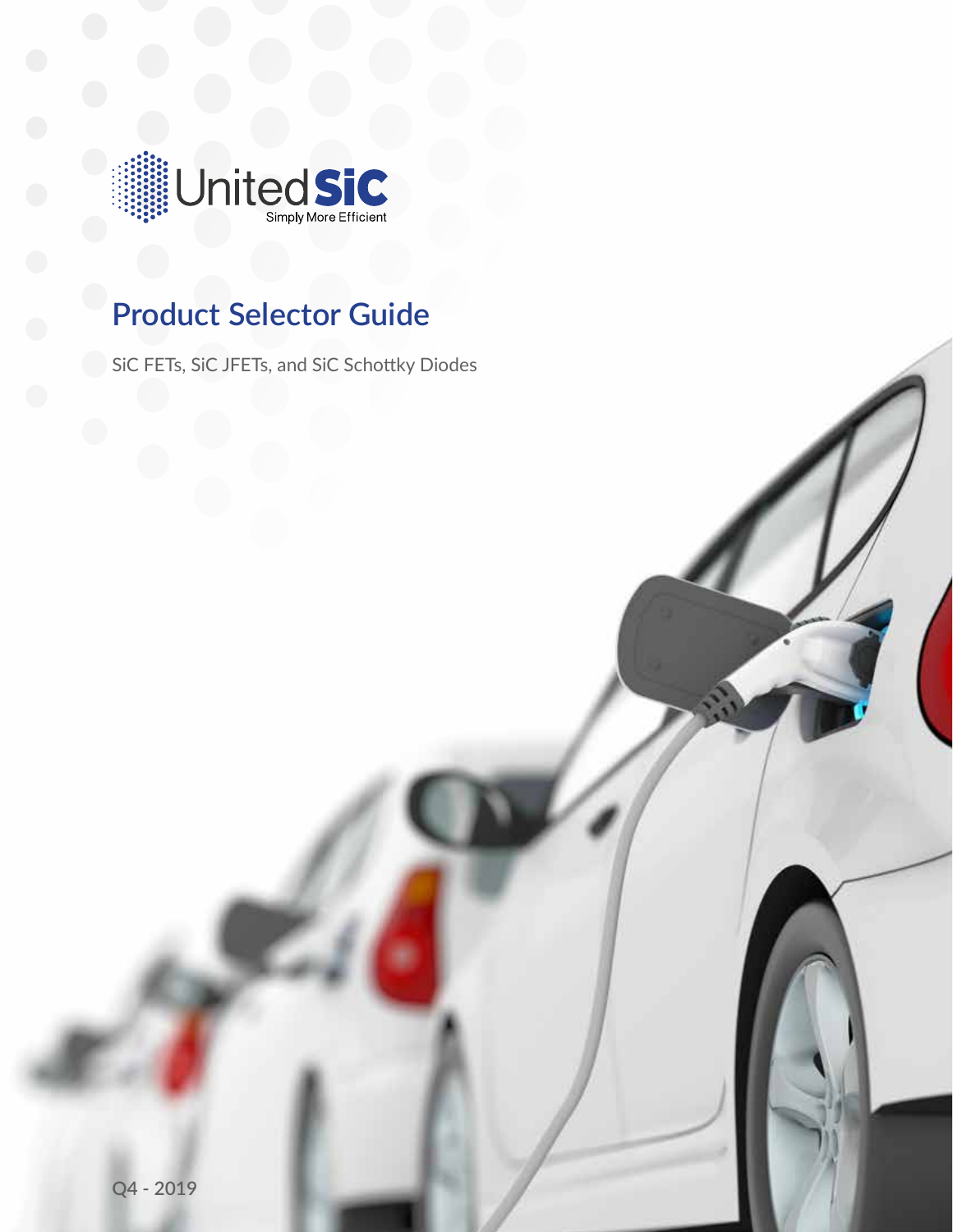## **JnitedSiC**

Get faster switching speeds, lower switching losses, and better power conversion efficiency.

The new UnitedSiC UF3C/SC series of FAST 650V and 1200V SiC FETs deliver:

- Easy drop-in replacement for IGBTs, Si and other SiC MOSFETs
- Lowest RDS(on) at 7mΩ (650V) and 9mΩ (1200V)
- Excellent reverse recovery
- Full suite of industry standard packages – TO-220-3L, D2PAK-3L, TO-247-3L, TO-247-4L (Kelvin) and DFN 8x8 (Kelvin)

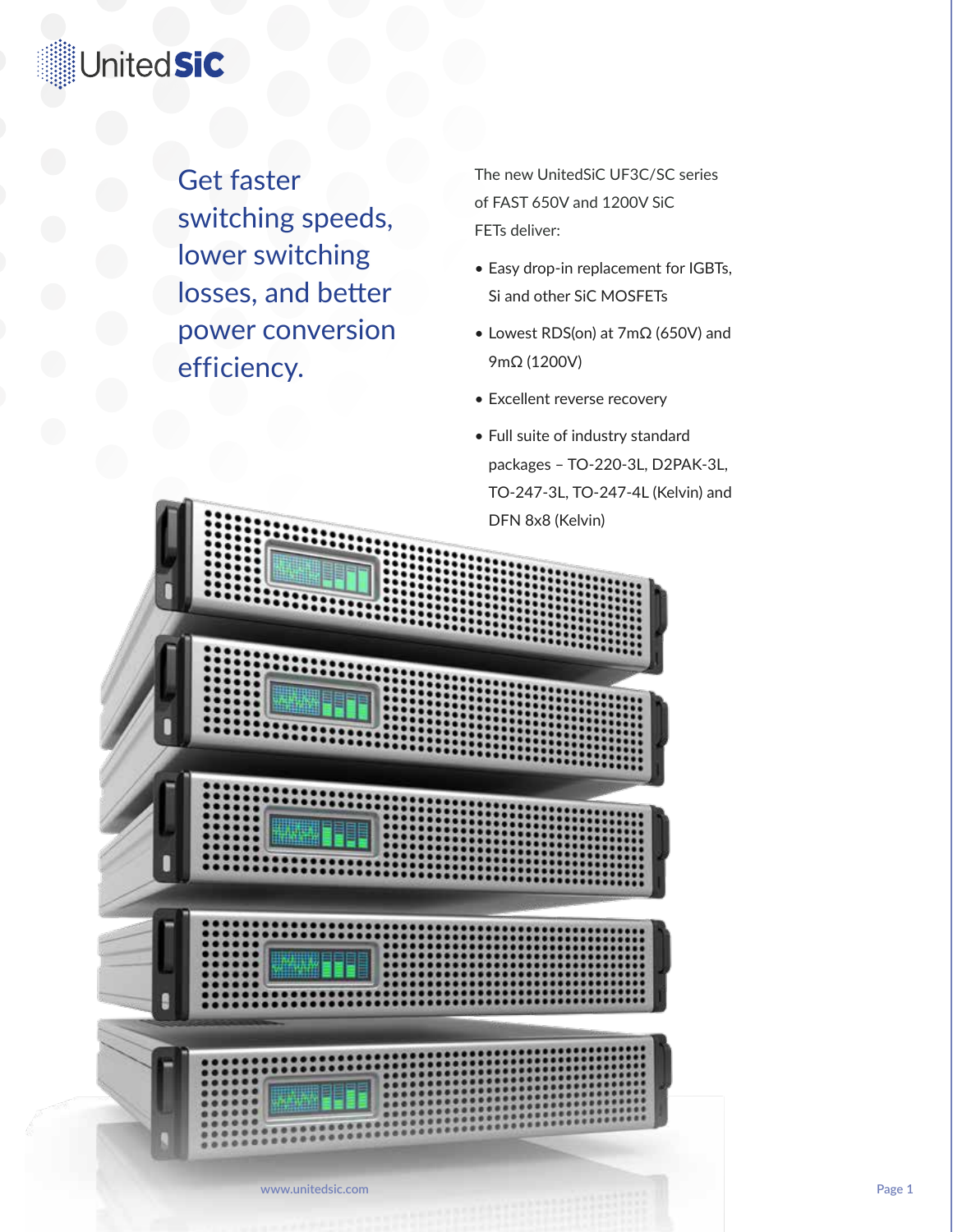

## United**SiC**

#### UJ3C & UF3C/SC Series, 650/1200V SiC FETs

#### Key Features

- Excellent body diode performance (Vf < 2V)
- Drive with any Si and/or SiC gate drive voltage
- High performance cascode configuration
- Superior thermal performance
- Integrated ESD and gate protection
- Kelvin packages (TO-247-4L, and DFN 8x8)

#### End Applications

- Electric Vehicles
- Battery Chargers
- Telecom & Server PSU
- Solar inverters
- Energy storage
- Motor drives



#### Drop-in Functionality Without Changing Gate Drive Voltage

(Replaces Si IGBTs, Si FETs, SiC MOSFETs or Si Superjunction Devices)

#### 12V/0V Operation Simplifies Upgrading



Superior Gate and ESD Protection



Innovative cascode configuration enables Si and

Integrated clamping diode protects gates from |25V| and adds ESD protection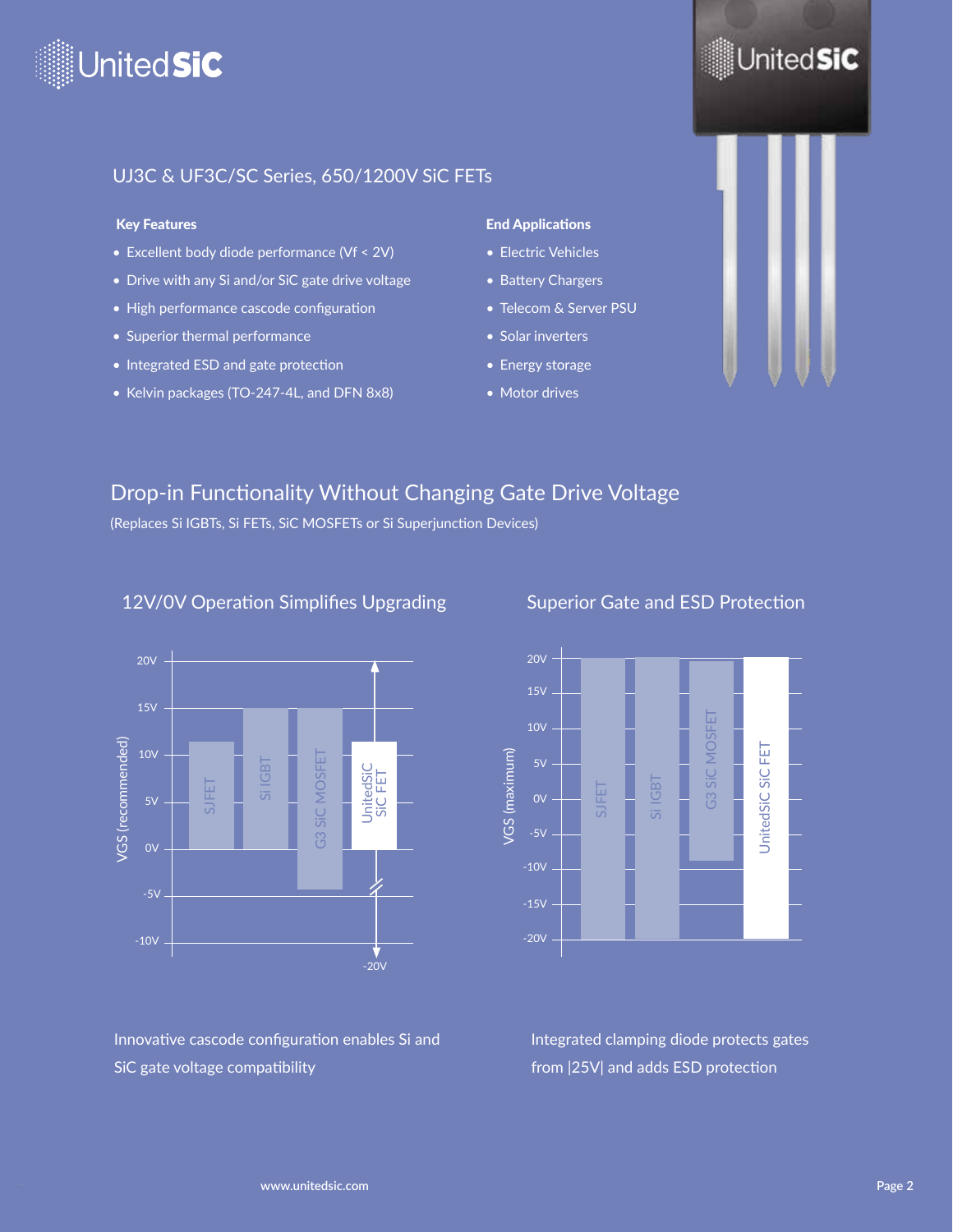# **JnitedSiC**

### SiC FETs

#### UJ3C Series Selector Guide | General Purpose

|  | Voltage | <b>Part Number</b> | <b>Description</b>              | Id Max $(A)$ at $25^{\circ}$ C | <b>Samples</b> | Prod.      | Package               |
|--|---------|--------------------|---------------------------------|--------------------------------|----------------|------------|-----------------------|
|  | 1200V   | UJ3C120150K3S      | 1200V 150mΩ SiC Cascode         | 18.4                           | <b>Now</b>     | <b>Now</b> | TO-247-3L             |
|  |         | UJ3C120080K3S      | 1200V 80mQ SiC Cascode          | 33.0                           | <b>Now</b>     | Now        | TO-247-3L             |
|  |         | UJ3C120070K3S      | 1200V 70mQ SiC Cascode          | 34.5                           | <b>Now</b>     | Q1 20      | TO-247-3L             |
|  |         | UJ3C120040K3S      | 1200V 35mQ SiC Cascode          | 65.0                           | <b>Now</b>     | Now        | TO-247-3L             |
|  |         | UJ3C065080K3S      | 650V 80mQ SiC Cascode           | 31.0                           | <b>Now</b>     | <b>Now</b> | TO-247-3L             |
|  |         | UJ3C065030K3S      | 650V 30mQ SiC Cascode           | 85.0                           | <b>Now</b>     | Now        | TO-247-3L             |
|  | 650V    | UJ3C065080T3S      | 650V 80mQ SiC Cascode           | 31.0                           | <b>Now</b>     | Now        | TO-220-3L             |
|  |         | UJ3C065030T3S      | 650V 27mQ SiC Cascode           | 85.0                           | <b>Now</b>     | <b>Now</b> | TO-220-3L             |
|  |         | UJ3C065080B3       | 650V 80mQ SiC Cascode           | 25.0                           | <b>Now</b>     | <b>Now</b> | D <sub>2</sub> PAK-3L |
|  |         | UJ3C065030B3       | $650V$ 27m $\Omega$ SiC Cascode | 66.0                           | <b>Now</b>     | Now        | D2PAK-3L              |

#### UF3C/SC Fast Series Selector Guide | Hard Switched

| Voltage | <b>Part Number</b> | <b>Description</b>                   | Id Max (A) at 25°C | <b>Samples</b> | Prod.             | Pkg.      |
|---------|--------------------|--------------------------------------|--------------------|----------------|-------------------|-----------|
|         | UF3C120150K4S      | 1200V 150mΩ SiC Cascode Fast         | 18.4               | Now            | <b>Now</b>        | TO-247-4L |
|         | UF3C120080K4S      | 1200V 80mΩ SiC Cascode Fast          | 33.0               | <b>Now</b>     | <b>Now</b>        | TO-247-4L |
|         | UF3C120040K4S      | 1200V 35mQ SiC Cascode Fast          | 65.0               | Now            | <b>Now</b>        | TO-247-4L |
|         | UF3SC120016K4S     | 1200V 16mΩ SiC Stack Cascode Fast    | 107.0              | <b>Now</b>     | Q2 20             | TO-247-4L |
|         | UF3SC120009K4S     | 1200V 8.6mΩ SiC Stack Cascode Fast   | 120.0              | <b>Now</b>     | Q <sub>2</sub> 20 | TO-247-4L |
| 1200V   | UF3C120080K3S      | 1200V 80mΩ SiC Cascode Fast          | 33.0               | <b>Now</b>     | <b>Now</b>        | TO-247-3L |
|         | UF3C120040K3S      | 1200V 35m $\Omega$ SiC Cascode Fast  | 65.0               | <b>Now</b>     | <b>Now</b>        | TO-247-3L |
|         | UF3SC120016K3S     | 1200V 16mQ SiC Stack Cascode Fast    | 107.0              | <b>Now</b>     | Q2 20             | TO-247-3L |
|         | UF3C120150B7S      | 1200V 150mΩ SiC Cascode Fast         | 18.4               | <b>Now</b>     | Q1 20             | D2PAK-7L  |
|         | UF3C120080B7S      | 1200V 80mΩ SiC Cascode Fast          | 28.8               | Now            | Q1 20             | D2PAK-7L  |
|         | UF3SC120040B7S     | 1200V 35mΩ SiC Stack Cascode Fast    | 47.0               | <b>Now</b>     | Q1 20             | D2PAK-7L  |
|         | UF3C065080K4S      | 650V 80mΩ SiC Cascode Fast           | 31.0               | <b>Now</b>     | <b>Now</b>        | TO-247-4L |
|         | UF3C065040K4S      | $650V$ 42m $\Omega$ SiC Cascode Fast | 54.0               | <b>Now</b>     | Now               | TO-247-4L |
|         | UF3C065030K4S      | 650V 30mΩ SiC Cascode Fast           | 85.0               | <b>Now</b>     | <b>Now</b>        | TO-247-4L |
|         | UF3SC065007K4S     | 650V 6.7mQ SiC Stack Cascode Fast    | 120.0              | <b>Now</b>     | Q <sub>2</sub> 20 | TO-247-4L |
|         | UF3SC065080K3S     | 650V 80mΩ SiC Cascode Fast           | 31.0               | <b>Now</b>     | <b>Now</b>        | TO-247-3L |
|         | UF3C065040K3S      | 650V 42mΩ SiC Cascode Fast           | 54.0               | <b>Now</b>     | <b>Now</b>        | TO-247-3L |
|         | UF3C065030K3S      | 650V 30mQ SiC Cascode Fast           | 85.0               | <b>Now</b>     | Now               | TO-247-3L |
|         | UF3C065080T3S      | 650V 80mΩ SiC Cascode Fast           | 31.0               | <b>Now</b>     | <b>Now</b>        | TO-220-3L |
|         | UF3C065040T3S      | 650V 42mQ SiC Cascode Fast           | 54.0               | <b>Now</b>     | <b>Now</b>        | TO-220-3L |
| 650V    | UF3C065030T3S      | 650V 27mΩ SiC Cascode Fast           | 85.0               | <b>Now</b>     | Now               | TO-220-3L |
|         | UF3C065080B7S      | 650V 80mQ SiC Cascode Fast           | 27.0               | <b>Now</b>     | Q1 20             | D2PAK-7L  |
|         | UF3SC065040B7S     | 650V 42mΩ SiC Stack Cascode Fast     | 47.0               | <b>Now</b>     | Q1 20             | D2PAK-7L  |
|         | UF3SC065030B7S     | 650V 27mQ SiC Stack Cascode Fast     | 62.0               | <b>Now</b>     | Q1 20             | D2PAK-7L  |
|         | UF3C065080B3       | 650V 80mΩ SiC Cascode Fast           | 25.0               | <b>Now</b>     | <b>Now</b>        | D2PAK-3L  |
|         | UF3C065040B3       | 650V 42mQ SiC Cascode Fast           | 41.0               | <b>Now</b>     | Now               | D2PAK-3L  |
|         | UF3C065030B3       | 650V 27mΩ SiC Cascode Fast           | 65.0               | <b>Now</b>     | <b>Now</b>        | D2PAK-3L  |
|         | UF3SC065040D8S     | 650V 45mΩ SiC Stack Cascode Fast     | 18.0               | <b>Now</b>     | Q1 20             | DFN 8x8   |
|         | UF3SC065030D8S     | 650V 34mΩ SiC Stack Cascode Fast     | 18.0               | <b>Now</b>     | <b>Q120</b>       | DFN 8x8   |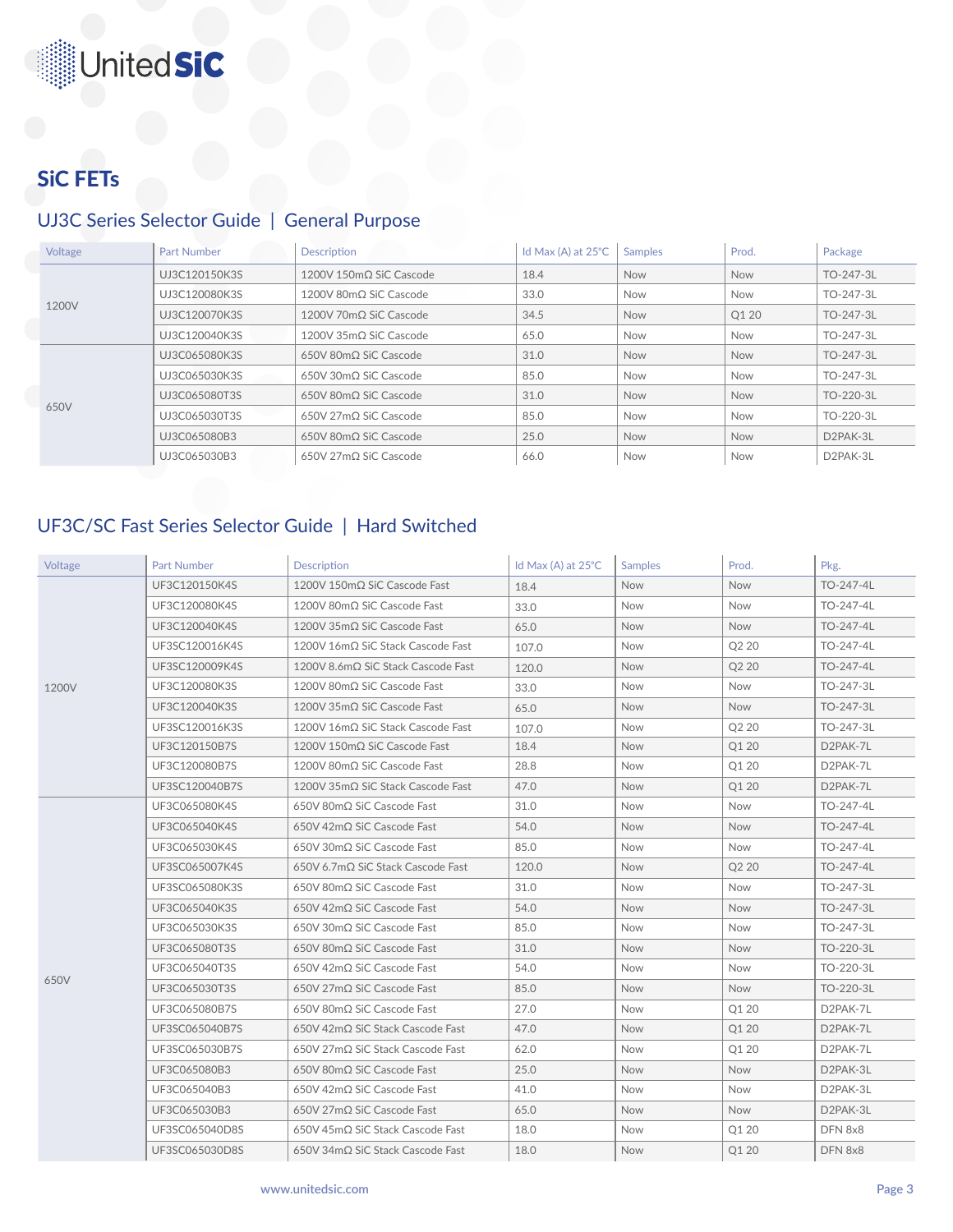

### SiC FETs

#### RDS(on) and Package Type

| Volt. | RDS(on)<br>$m\Omega$ typ. | TO-247-3L                                           | TO-247-4L      | D <sub>2</sub> PAK-3L                       | TO-220-3L                          | D <sub>2</sub> PAK-7L | DFN 8X8        |
|-------|---------------------------|-----------------------------------------------------|----------------|---------------------------------------------|------------------------------------|-----------------------|----------------|
|       | $0 - 9$                   |                                                     | UF3SC065007K4S |                                             |                                    |                       |                |
|       | $20 - 29$                 | UJ3C065030K3S<br>UF3C065030K3S <sup>(1)</sup>       | UF3C065030K4S  | UJ3C065030B3<br>UF3C065030B3 <sup>(1)</sup> | UJ3C065030T3S<br>UF3C065030T3S(1)  | UF3SC065030B7S        |                |
| 650V  | $30 - 39$                 |                                                     |                |                                             |                                    |                       | UF3SC065030D8S |
|       | 40-49                     | UF3C065040K3S                                       | UF3C065040K4S  | UF3C065040B3                                | UF3C065040T3S                      | UF3SC065040B7S        | UF3SC065040D8S |
|       | 50-99                     | UJ3C065080K3S<br>UF3SC065080K3S (1)                 | UF3C065080K4S  | UJ3C065080B3<br>UF3C065080B3 (1)            | UJ3C065080T3S<br>UF3C065080T3S (1) | UF3C065080B7S         |                |
|       | $0 - 9$                   |                                                     | UF3SC120009K4S |                                             |                                    |                       |                |
|       | $10-19$                   | UF3SC120016K3S                                      | UF3SC120016K4S |                                             |                                    |                       |                |
| 1200V | 30-39                     | UJ3C120040K3S<br>UF3C120040K3S (1)                  | UF3C120040K4S  |                                             |                                    | UF3SC120040B7S        |                |
|       | 50-99                     | UJ3C120080K3S<br>UJ3C120070K3S<br>UF3C120080K3S (1) | UF3C120080K4S  |                                             |                                    | UF3C120080B7S         |                |
|       | $150+$                    | UJ3C120150K3S                                       | UF3C120150K4S  |                                             |                                    | UF3C120150B7S         |                |

Notes: (1) Q(rr) for UF3C FAST device lower than equivalent UJ3C device

**All data represents current information as of December 1, 2019.**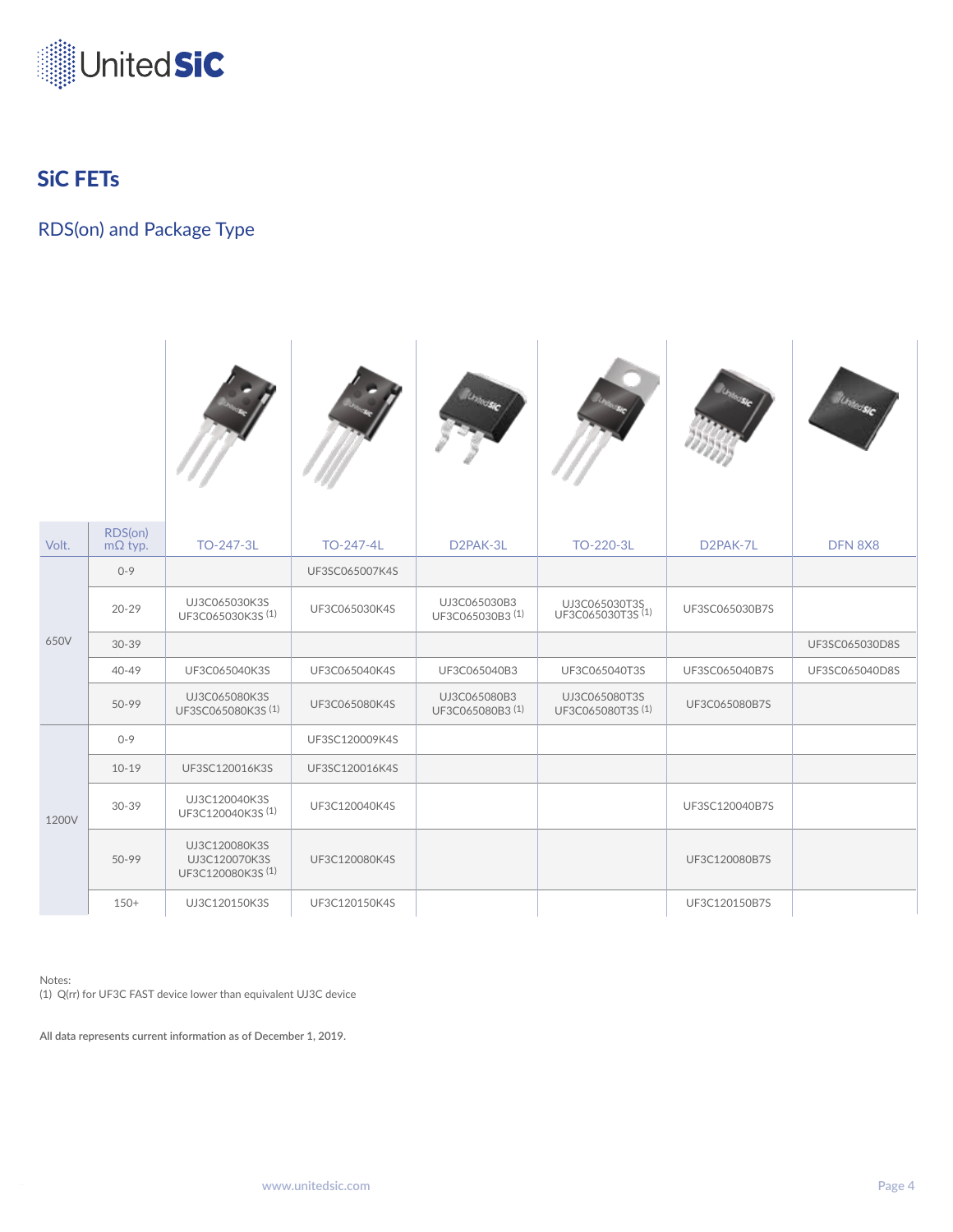# **JnitedSiC**

## SiC JFETs

### UJ3N/UF3N Series Selector Guide | 650V/900V/1200V and 1700V

| Voltage | <b>Part Number</b> | <b>Description</b>                       | Package   | Rdson ( $m\Omega$ ) | Idmax (A) at 25°C | Production<br><b>Samples</b> |     |
|---------|--------------------|------------------------------------------|-----------|---------------------|-------------------|------------------------------|-----|
|         | UJ3N1701K2         | $1.1\Omega$ - 1700V SiC Normally-On JFET | Wafer     | 1100                | 3.9               | <b>Contact Sales</b>         |     |
| 1700V   | UF3N170400         | 400mΩ - 1700V SiC Normally-On JFET       | Wafer     | 400                 | $8*$              | <b>Contact Sales</b>         |     |
|         | UF3N120140         | 140mΩ - 1200V SiC Normally-On JFET       | Wafer     | 140                 | $20*$             | <b>Contact Sales</b>         |     |
|         | UJ3N120070         | 70mΩ - 1200V SiC Normally-On JFET        | Wafer     | 70                  | 33.5              | <b>Contact Sales</b>         |     |
| 1200V   | UJ3N120070K3S      | 70mΩ - 1200V SiC Normally-On JFET        | TO-247-3L | 70                  | 33.5              | <b>Now</b>                   | Now |
|         | UJ3N120035         | 35mΩ - 1200V SiC Normally-On JFET        | Wafer     | 35                  | 63                | <b>Contact Sales</b>         |     |
|         | UJ3N120035K3S      | 35mΩ - 1200V SiC Normally-On JFET        | TO-247-3L | 35                  | 63                | <b>Now</b>                   | Now |
|         | UF3N090800         | 735mΩ - 900V SiC Normally-On JFET        | Wafer     | 735                 | $4^*$             | <b>Contact Sales</b>         |     |
| 900V    | UF3N090350         | 330mΩ - 900V SiC Normally-On JFET        | Wafer     | 330                 | $8*$              | <b>Contact Sales</b>         |     |
|         | UF3N065600         | 580mΩ - 650V SiC Normally-On JFET        | Wafer     | 580                 | $4^*$             | <b>Contact Sales</b>         |     |
|         | UF3N065300         | 265mΩ - 650V SiC Normally-On JFET        | Wafer     | 265                 | $8*$              | <b>Contact Sales</b>         |     |
|         | UJ3N065080         | 80mΩ - 650V SiC Normally-On JFET         | Wafer     | 80                  | 32                | <b>Contact Sales</b>         |     |
| 650V    | UJ3N065080K3S      | 80mΩ - 650V SiC Normally-On JFET         | TO-247-3L | 80                  | 32                | <b>Now</b>                   | Now |
|         | UJ3N065025         | 25mΩ - 650V SiC Normally-On JFET         | Wafer     | 25                  | 85                | <b>Contact Sales</b>         |     |
|         | UJ3N065025K3S      | 25mΩ - 650V SiC Normally-On JFET         | TO-247-3L | 25                  | 85                | Now                          | Now |

\*Note(s):

1) \*Limited by bondwire.

2) Advanced information for wafer parts, please refer to product datasheet for specifications.

### SiC Schottky Diodes

#### UJ3D Series Selector Guide | 650V/1200V

| Voltage         | Part Number    | <b>Current Rating</b> | TO-220-2L    | TO-247-3L    |
|-----------------|----------------|-----------------------|--------------|--------------|
|                 | UJ3D1202       | 2A                    | $\checkmark$ |              |
|                 | UJ3D1205       | 5A                    | $\checkmark$ |              |
|                 | UJ3D1210 (KSD) | $2 \times 5A$         |              | $\checkmark$ |
| 1200V JBS Diode | UJ3D1210       | 10A                   | $\checkmark$ |              |
|                 | UJ3D1220       | $2 \times 10A$        |              | $\checkmark$ |
|                 | UJ3D1250       | 50A                   |              | $\checkmark$ |
|                 | UJ3D06504      | 4A                    | $\checkmark$ |              |
|                 | UJ3D06506      | 6A                    | $\checkmark$ |              |
|                 | UJ3D06508      | <b>8A</b>             | $\checkmark$ |              |
|                 | UJ3D06510      | 10A                   | $\checkmark$ |              |
| 650V JBS Diode  | UJ3D06512      | 12A                   | $\checkmark$ |              |
|                 | UJ3D06516      | 16A                   | $\checkmark$ |              |
|                 | UJ3D06520      | 20A                   | $\checkmark$ | $\checkmark$ |
|                 | UJ3D06530      | 30A                   | $\checkmark$ |              |
|                 | UJ3D06560      | $2 \times 30A$        |              | $\checkmark$ |

Note(s):

1) For all die inquiries, contact sales@unitedsic.com

2) **All data represents current information as of December 1, 2019.**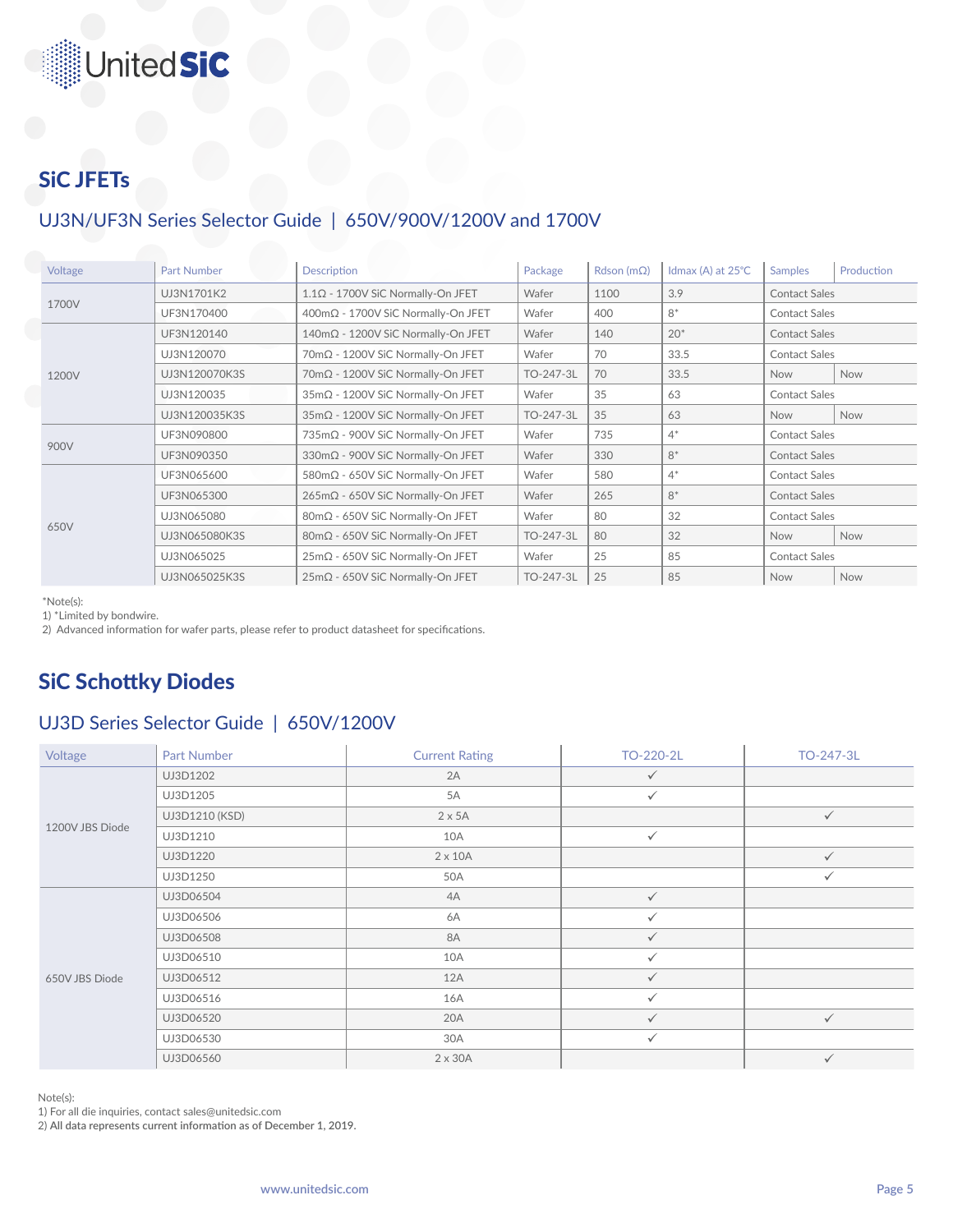

Get Started Now - UnitedSiC provides extensive resources to help get your new design on the right track.